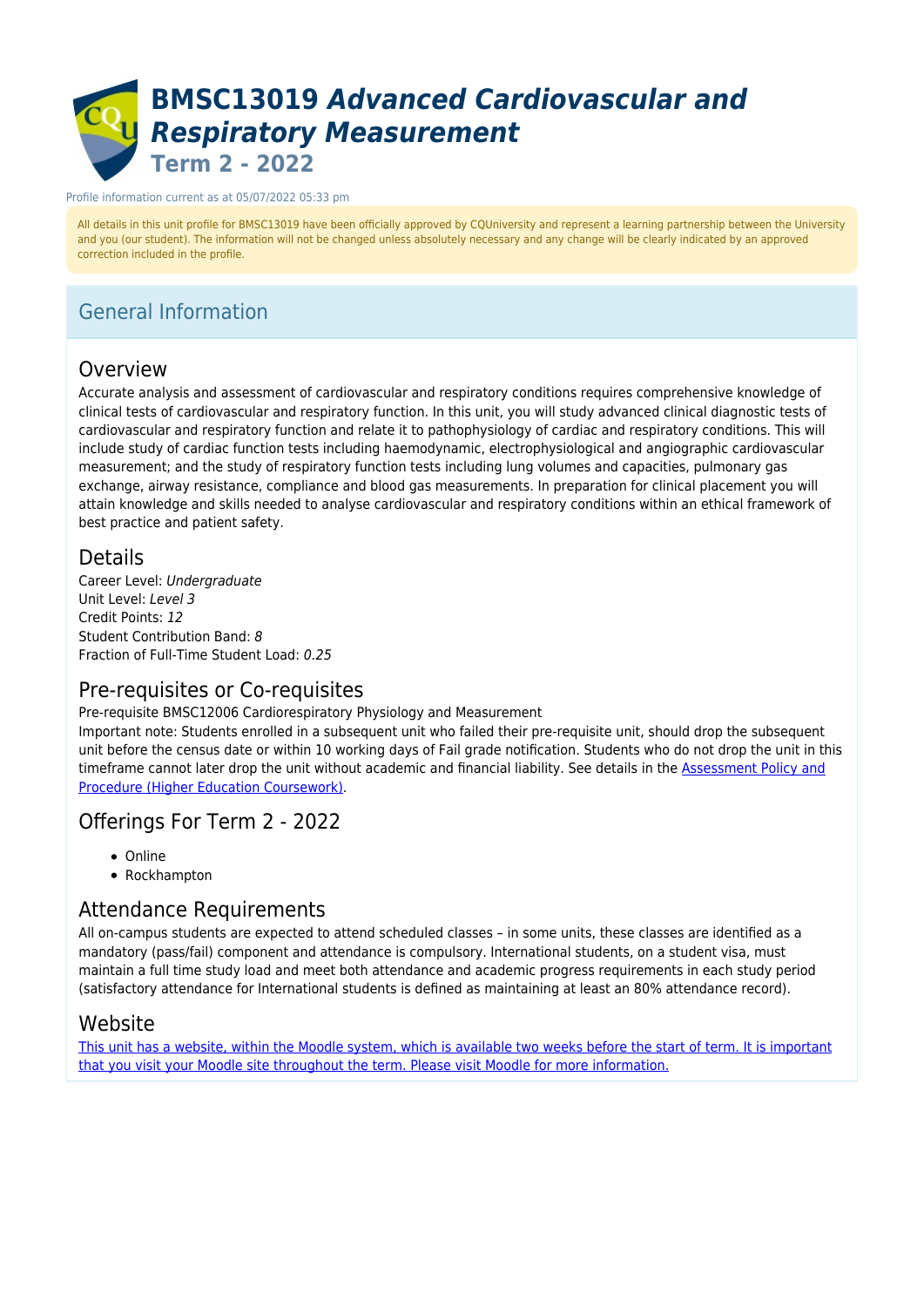# Class and Assessment Overview

# Recommended Student Time Commitment

Each 12-credit Undergraduate unit at CQUniversity requires an overall time commitment of an average of 25 hours of study per week, making a total of 300 hours for the unit.

# Class Timetable

**[Regional Campuses](https://handbook.cqu.edu.au/facet/timetables)** Bundaberg, Cairns, Emerald, Gladstone, Mackay, Rockhampton, Townsville

**[Metropolitan Campuses](https://handbook.cqu.edu.au/facet/timetables)** Adelaide, Brisbane, Melbourne, Perth, Sydney

# Assessment Overview

1. **Written Assessment** Weighting: 50% 2. **Online Test** Weighting: 50%

# Assessment Grading

This is a graded unit: your overall grade will be calculated from the marks or grades for each assessment task, based on the relative weightings shown in the table above. You must obtain an overall mark for the unit of at least 50%, or an overall grade of 'pass' in order to pass the unit. If any 'pass/fail' tasks are shown in the table above they must also be completed successfully ('pass' grade). You must also meet any minimum mark requirements specified for a particular assessment task, as detailed in the 'assessment task' section (note that in some instances, the minimum mark for a task may be greater than 50%). Consult the [University's Grades and Results Policy](https://www.cqu.edu.au/policy) for more details of interim results and final grades.

# CQUniversity Policies

## **All University policies are available on the [CQUniversity Policy site.](https://policy.cqu.edu.au/)**

You may wish to view these policies:

- Grades and Results Policy
- Assessment Policy and Procedure (Higher Education Coursework)
- Review of Grade Procedure
- Student Academic Integrity Policy and Procedure
- Monitoring Academic Progress (MAP) Policy and Procedure Domestic Students
- Monitoring Academic Progress (MAP) Policy and Procedure International Students
- Student Refund and Credit Balance Policy and Procedure
- Student Feedback Compliments and Complaints Policy and Procedure
- Information and Communications Technology Acceptable Use Policy and Procedure

This list is not an exhaustive list of all University policies. The full list of University policies are available on the [CQUniversity Policy site.](https://policy.cqu.edu.au/)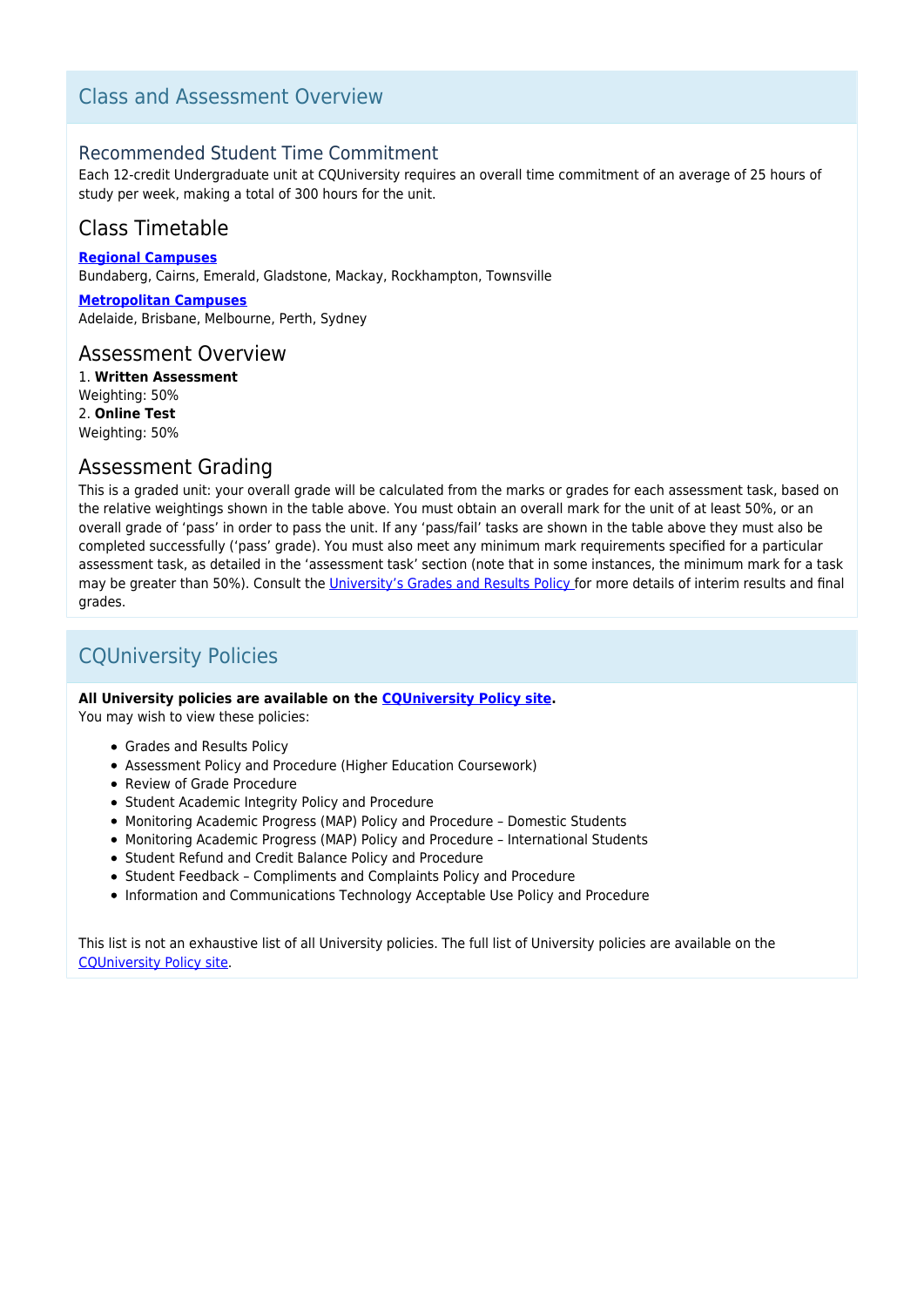# Previous Student Feedback

# Feedback, Recommendations and Responses

Every unit is reviewed for enhancement each year. At the most recent review, the following staff and student feedback items were identified and recommendations were made.

# Feedback from Unit evaluation

## **Feedback**

Addition of resources demonstrating the use of pulmonary function testing equipment.

## **Recommendation**

Additional resources will be sourced to assist with student understanding.

# Feedback from Unit evaluation

## **Feedback**

Students indicated that the learning resources provided enhanced their understanding

#### **Recommendation**

Monitor student engagement with the supplied learning resources and update resources as required.

# Unit Learning Outcomes

## **On successful completion of this unit, you will be able to:**

- 1. Discuss the underlying pathophysiology of cardiovascular and respiratory conditions
- 2. Discuss the principles and procedures of various cardiovascular and respiratory measurements according to best practice guidelines
- 3. Justify the implementation of a particular cardiovascular or respiratory measurement
- 4. Interpret the results of cardiovascular and respiratory measurements
- 5. Review the pharmacological implications associated with cardiovascular and respiratory measurements
- 6. Discuss the physiological exercise responses in cardiovascular and respiratory measurement.

# Alignment of Learning Outcomes, Assessment and Graduate Attributes



Graduate Level

Professional Level

Advanced Level

# Alignment of Assessment Tasks to Learning Outcomes

| <b>Assessment Tasks</b>      | <b>Learning Outcomes</b> |  |  |  |                                                                                                                                            |  |  |  |
|------------------------------|--------------------------|--|--|--|--------------------------------------------------------------------------------------------------------------------------------------------|--|--|--|
|                              |                          |  |  |  | $1$ 2 3 4 5 6                                                                                                                              |  |  |  |
| 1 - Written Assessment - 50% |                          |  |  |  | $\begin{array}{ccccccccccccccccccccc} \bullet & \bullet & \bullet & \bullet & \bullet & \bullet & \bullet & \bullet & \bullet \end{array}$ |  |  |  |
| <b>2 - Online Test - 50%</b> |                          |  |  |  |                                                                                                                                            |  |  |  |

Alignment of Graduate Attributes to Learning Outcomes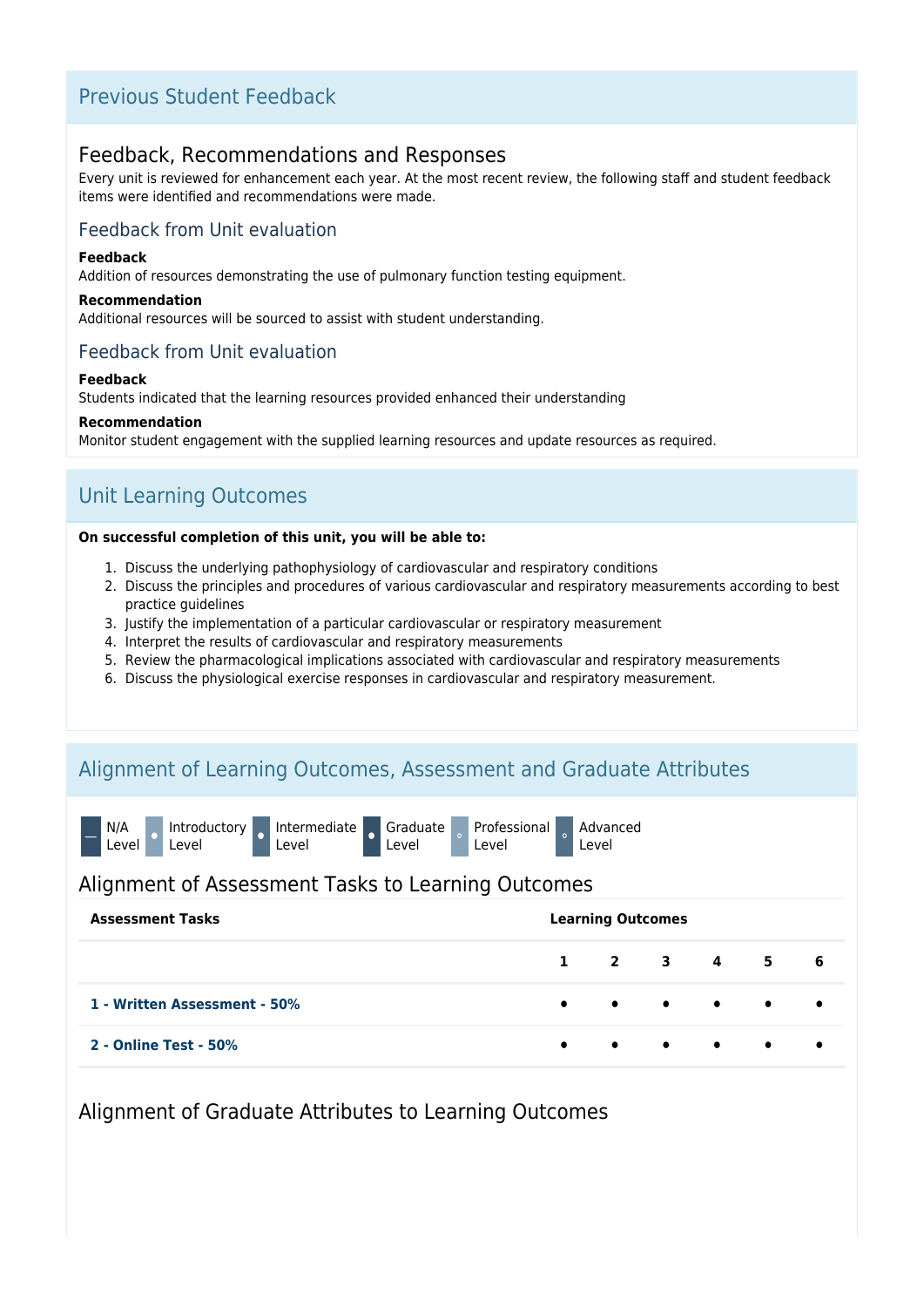| <b>Graduate Attributes</b>                           |                            | <b>Learning Outcomes</b> |                |           |           |           |           |
|------------------------------------------------------|----------------------------|--------------------------|----------------|-----------|-----------|-----------|-----------|
|                                                      |                            | $\mathbf{1}$             | $\overline{2}$ | 3         | 4         | 5         | 6         |
| 1 - Communication                                    |                            | $\bullet$                | $\bullet$      | $\bullet$ | $\bullet$ | $\bullet$ | $\bullet$ |
| 2 - Problem Solving                                  |                            | $\bullet$                |                | $\bullet$ | $\bullet$ | $\bullet$ | $\bullet$ |
| <b>3 - Critical Thinking</b>                         |                            | $\bullet$                |                | $\bullet$ | $\bullet$ | $\bullet$ | ۰         |
| <b>4 - Information Literacy</b>                      |                            | $\bullet$                | $\bullet$      | $\bullet$ | $\bullet$ | $\bullet$ | $\bullet$ |
| 5 - Team Work                                        |                            |                          |                |           |           |           |           |
| <b>6 - Information Technology Competence</b>         |                            |                          |                |           |           |           |           |
| 7 - Cross Cultural Competence<br>$\bullet$           |                            |                          |                |           |           |           |           |
| 8 - Ethical practice<br>$\bullet$                    |                            |                          |                |           |           |           |           |
| 9 - Social Innovation                                |                            |                          |                |           |           |           |           |
| 10 - Aboriginal and Torres Strait Islander Cultures  |                            |                          |                |           |           |           |           |
| Alignment of Assessment Tasks to Graduate Attributes |                            |                          |                |           |           |           |           |
| <b>Assessment Tasks</b>                              | <b>Graduate Attributes</b> |                          |                |           |           |           |           |

|                              |  | 1 2 3 4 5 6 7 8 9 10 |  |  |  |  |
|------------------------------|--|----------------------|--|--|--|--|
| 1 - Written Assessment - 50% |  |                      |  |  |  |  |
| 2 - Online Test - 50%        |  |                      |  |  |  |  |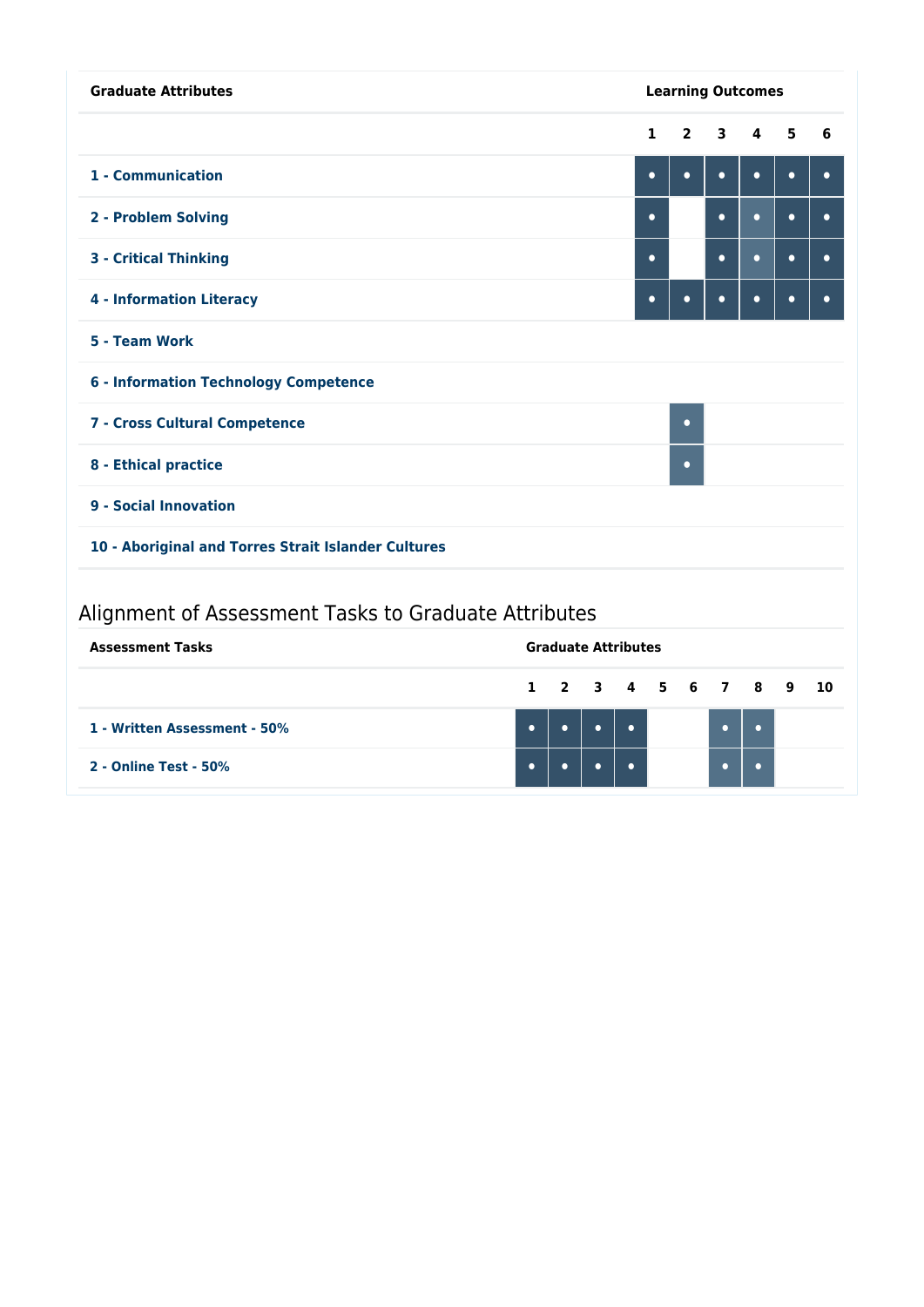# Textbooks and Resources

# Textbooks

BMSC13019

# **Prescribed**

#### **ISE Electrocardiography for Health Professionals**

5th Edition (2019) Authors: Kathryn Booth and Thomas O'Brien McGraw Hill New York , America ISBN: 9781260098310 Binding: Paperback BMSC13019

# **Prescribed**

#### **Ruppel's manual of pulmonary function testing**

11th Edition (2017) Authors: Carl D Mottram **Elsevier** St Louis , Missouri , USA ISBN: 9780323356251 Binding: Hardcover

# **Additional Textbook Information**

Both paper and eBook copies can now be purchased at the CQUni Bookshop here: [http://bookshop.cqu.edu.au](http://bookshop.cqu.edu.au/) (search on the Unit code).

#### **[View textbooks at the CQUniversity Bookshop](https://bookshop.cqu.edu.au/)**

# IT Resources

## **You will need access to the following IT resources:**

- CQUniversity Student Email
- Internet
- Unit Website (Moodle)

# Referencing Style

#### **All submissions for this unit must use the referencing styles below:**

- [American Psychological Association 7th Edition \(APA 7th edition\)](https://delivery-cqucontenthub.stylelabs.cloud/api/public/content/apa-referencing-style.pdf?v=51e1aea7)
- [Harvard \(author-date\)](https://delivery-cqucontenthub.stylelabs.cloud/api/public/content/harvard-referencing-style.pdf?v=306efe7e)

For further information, see the Assessment Tasks.

# Teaching Contacts

**Candice Pullen** Unit Coordinator [c.pullen@cqu.edu.au](mailto:c.pullen@cqu.edu.au)

# Schedule

## **Week 1 - 11 Jul 2022**

Indications for pulmonary function Indications for purificitary function<br>testing the Mottram Chapter 1 Tutorial on week 1 content

**Module/Topic Chapter Events and Submissions/Topic**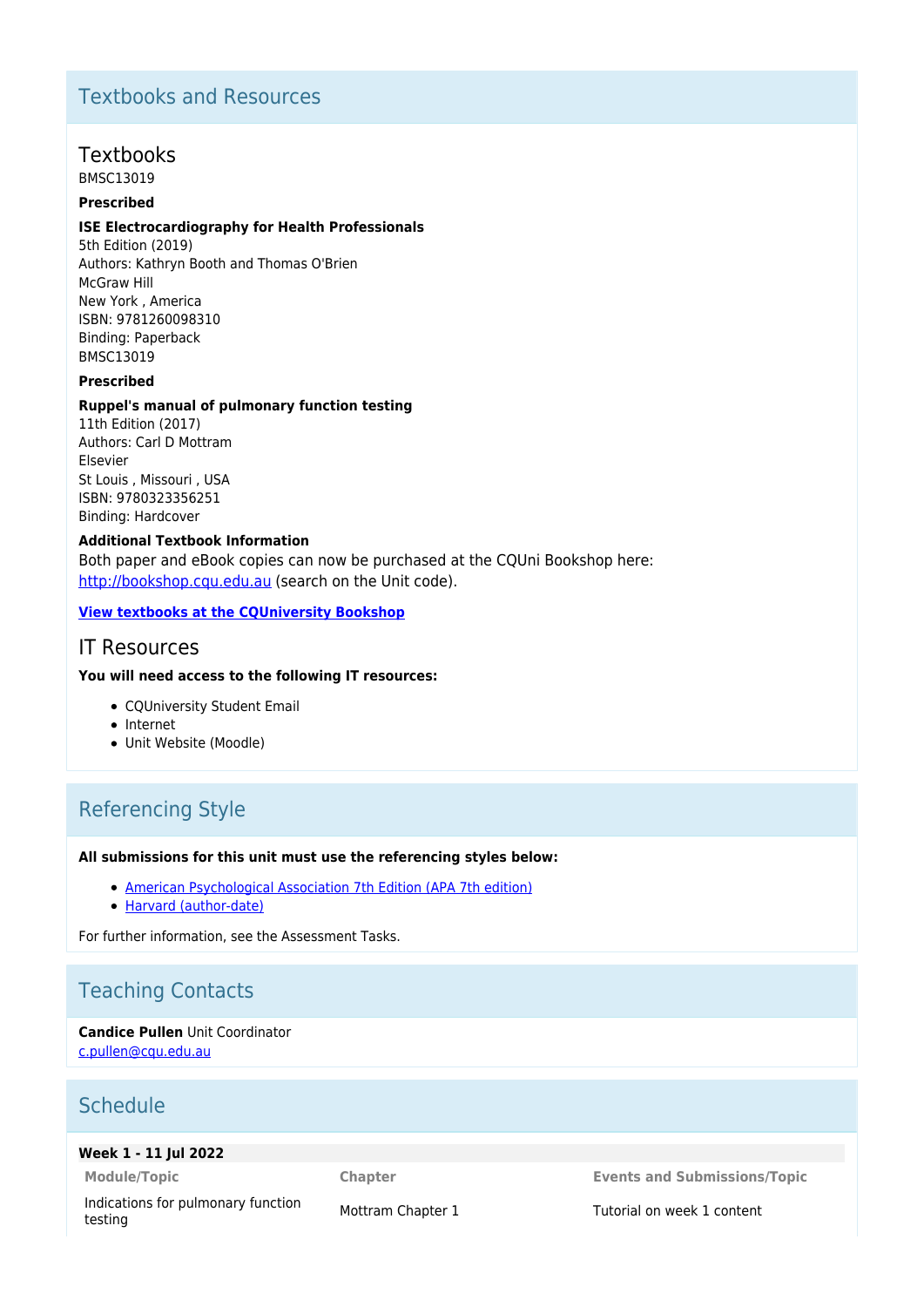| Week 2 - 18 Jul 2022                                                                         |                                                           |                                                                      |
|----------------------------------------------------------------------------------------------|-----------------------------------------------------------|----------------------------------------------------------------------|
| <b>Module/Topic</b>                                                                          | Chapter                                                   | <b>Events and Submissions/Topic</b>                                  |
| Spirometry<br>Diffusion testing                                                              | Mottram Chapters 2 and 3                                  |                                                                      |
| Week 3 - 25 Jul 2022                                                                         |                                                           |                                                                      |
| <b>Module/Topic</b>                                                                          | Chapter                                                   | <b>Events and Submissions/Topic</b>                                  |
| Lung volumes and gases distribution<br>tests<br>Ventilation and ventilatory control<br>tests | Mottram Chapter 4 and 5                                   | Tutorial on weeks 2 and 3 content                                    |
| <b>Week 4 - 01 Aug 2022</b>                                                                  |                                                           |                                                                      |
| <b>Module/Topic</b>                                                                          | Chapter                                                   | <b>Events and Submissions/Topic</b>                                  |
| Blood gas analysis<br>Paediatric pulmonary function tests                                    | Mottram Chapters 6 and 8                                  |                                                                      |
| Week 5 - 08 Aug 2022                                                                         |                                                           |                                                                      |
| <b>Module/Topic</b>                                                                          | Chapter                                                   | <b>Events and Submissions/Topic</b>                                  |
| Bronchoprovocation and specialised<br>testing                                                | Mottram Chapters 9 and 10                                 | Tutorial on weeks 4 and 5 content                                    |
| Vacation Week - 15 Aug 2022                                                                  |                                                           |                                                                      |
| <b>Module/Topic</b>                                                                          | Chapter                                                   | <b>Events and Submissions/Topic</b>                                  |
| Week 6 - 22 Aug 2022                                                                         |                                                           |                                                                      |
| <b>Module/Topic</b>                                                                          | Chapter                                                   | <b>Events and Submissions/Topic</b>                                  |
| Pulmonary function testing equipment<br><b>Quality Assurance</b>                             | Mottram Chapters 11 and 12                                |                                                                      |
| Week 7 - 29 Aug 2022                                                                         |                                                           |                                                                      |
| <b>Module/Topic</b>                                                                          | Chapter                                                   | <b>Events and Submissions/Topic</b>                                  |
| Indications for cardiac testing<br>Cardiac stress testing<br>Ambulatory monitoring           | Mottram Chapter 7<br>Booth and O'Brien Chapters 12 and 13 | Tutorial on weeks 6 and 7 content                                    |
| Week 8 - 05 Sep 2022                                                                         |                                                           |                                                                      |
| <b>Module/Topic</b>                                                                          | Chapter                                                   | <b>Events and Submissions/Topic</b>                                  |
| ECG analysis 1                                                                               | Booth and O'Brien Chapters 12 and 13                      | Written Assessment Due: Week 8<br>Friday (9 Sept 2022) 11:59 pm AEST |
| Week 9 - 12 Sep 2022                                                                         |                                                           |                                                                      |
| <b>Module/Topic</b>                                                                          | <b>Chapter</b>                                            | <b>Events and Submissions/Topic</b>                                  |
| ECG analysis 2                                                                               | Moodle Resource.<br>See eReading list.                    | Tutorial on weeks 8 and 9 content                                    |
| Week 10 - 19 Sep 2022                                                                        |                                                           |                                                                      |
| <b>Module/Topic</b>                                                                          | Chapter                                                   | <b>Events and Submissions/Topic</b>                                  |
| Invasive testing                                                                             | Moodle Resource.<br>See eReading list.                    |                                                                      |
| Week 11 - 26 Sep 2022                                                                        |                                                           |                                                                      |
| <b>Module/Topic</b>                                                                          | Chapter                                                   | <b>Events and Submissions/Topic</b>                                  |
| Cardiac and respiratory pharmacology                                                         | Moodle Resource.<br>See eReading list.                    | Tutorial on weeks 10 and 11 content                                  |
| Week 12 - 03 Oct 2022                                                                        |                                                           |                                                                      |
| <b>Module/Topic</b>                                                                          | Chapter                                                   | <b>Events and Submissions/Topic</b>                                  |
|                                                                                              |                                                           |                                                                      |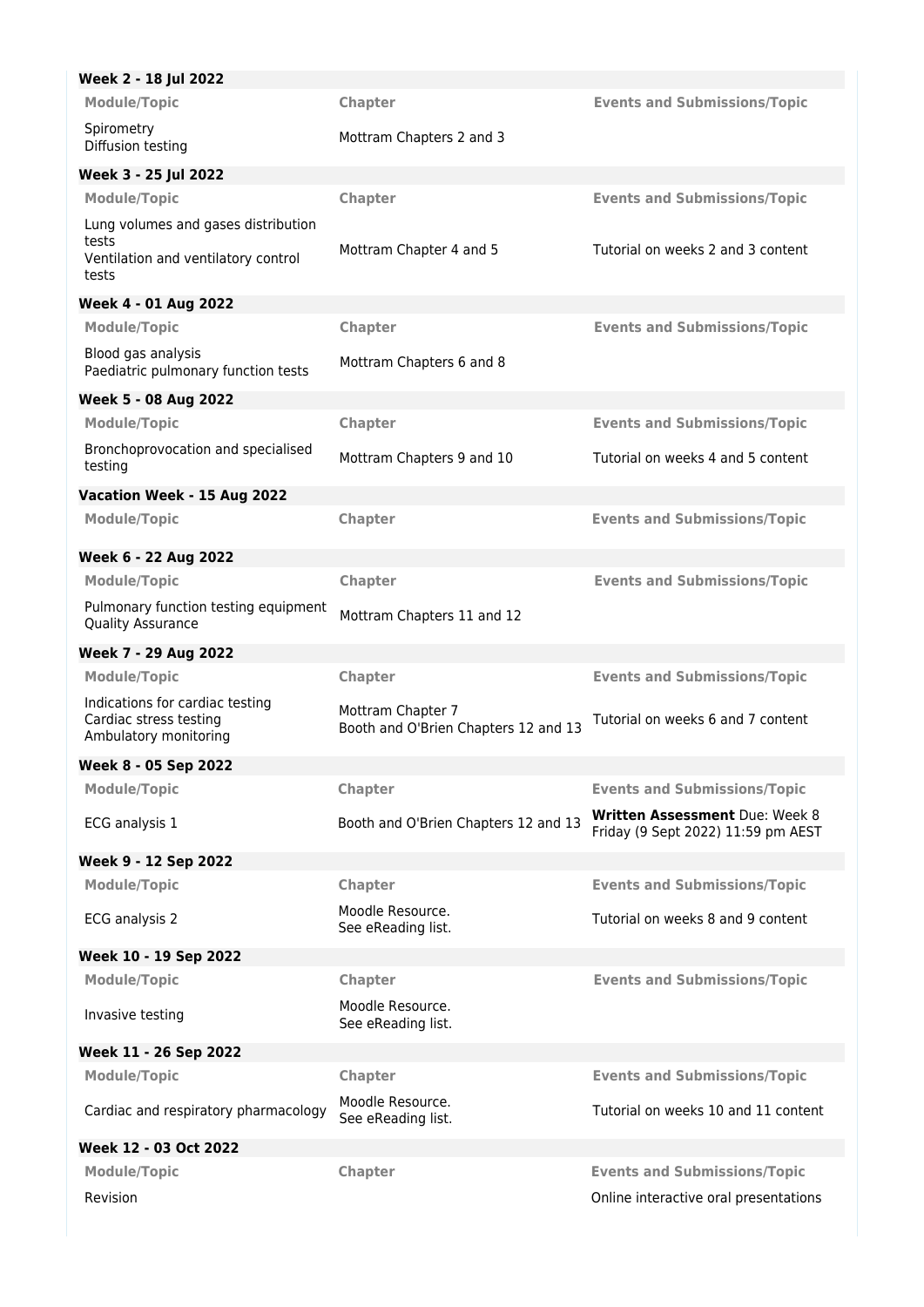| Review/Exam Week - 10 Oct 2022 |                |                                     |
|--------------------------------|----------------|-------------------------------------|
| <b>Module/Topic</b>            | <b>Chapter</b> | <b>Events and Submissions/Topic</b> |
| <b>Exam Week - 17 Oct 2022</b> |                |                                     |
| <b>Module/Topic</b>            | <b>Chapter</b> | <b>Events and Submissions/Topic</b> |

# Term Specific Information

Tutorials will be held on fortnightly. All pre-recorded lectures and tutorials will be recorded and placed on Moodle. The tutorials will be student-led and allow students to discuss the unit content covered to date. Please see your timetable for dates and times.

Students will be required to complete an online test in the form of an online oral assessment task during week 12. This online test will include an oral presentation as well as an oral theory test. Students will be required to select a date and time for their interactive oral presentation. Dates and times will be available on Moodle after the Census date.

# Assessment Tasks

# 1 Written Assessment

# **Assessment Type**

Written Assessment

## **Task Description**

Having an understanding of a wide range of pulmonary function testing procedures, the data they generate and the physiological implications of the results are of paramount importance as they are integral diagnostic procedures routinely used in clinical settings. This assessment task will assist you in understanding how pathological conditions of the respiratory system impact normal physiology and how they present in routine clinical tests. You will be given a series of case studies and associated data. You will be required to interpret the given information by identifying the pathological condition that is presented and provide answers to a series of questions that relate to each case study. In providing a response you may refer to the textbook, journal articles, and professional body websites. Further information regarding the assessment item will be available on the unit Moodle page.

## **Assessment Due Date**

Week 8 Friday (9 Sept 2022) 11:59 pm AEST

## **Return Date to Students**

Week 10 Friday (23 Sept 2022) Feedback will be returned via Moodle.

# **Weighting**

50%

## **Minimum mark or grade**

You will be required to achieve a minimum of 50% of the marks available for this assessment task to pass this unit.

## **Assessment Criteria**

Performance in this task will be measured using the criteria of accuracy and a question-specific marking guide.

## **Referencing Style**

- [American Psychological Association 7th Edition \(APA 7th edition\)](https://delivery-cqucontenthub.stylelabs.cloud/api/public/content/apa-referencing-style.pdf?v=51e1aea7)
- [Harvard \(author-date\)](https://delivery-cqucontenthub.stylelabs.cloud/api/public/content/harvard-referencing-style.pdf?v=306efe7e)

# **Submission**

Online

## **Submission Instructions**

Submit as a Word Document

## **Learning Outcomes Assessed**

- Discuss the underlying pathophysiology of cardiovascular and respiratory conditions
- Discuss the principles and procedures of various cardiovascular and respiratory measurements according to best practice guidelines
- Justify the implementation of a particular cardiovascular or respiratory measurement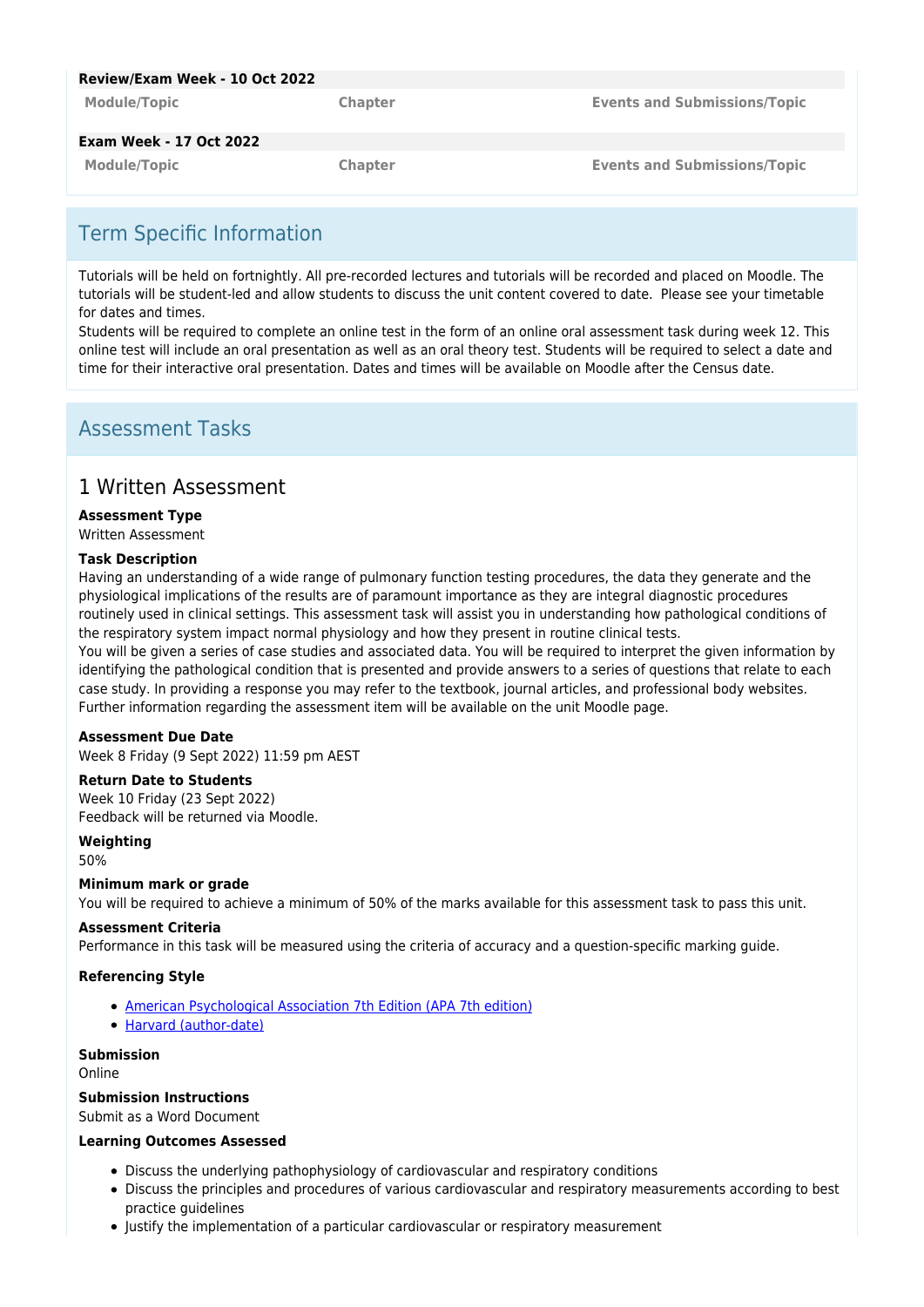- Interpret the results of cardiovascular and respiratory measurements
- Review the pharmacological implications associated with cardiovascular and respiratory measurements
- Discuss the physiological exercise responses in cardiovascular and respiratory measurement.

## **Graduate Attributes**

- Communication
- Problem Solving
- Critical Thinking
- Information Literacy
- Cross Cultural Competence
- Ethical practice

# 2 Interactive Oral Presentation

## **Assessment Type**

Online Test

## **Task Description**

Throughout this course, you have explored a number of techniques used to assess cardiovascular and respiratory function in patients and how disease processes can alter normal function.

This assessment item will assess your understanding of the content covered in weeks 7-11 and its application to clinical scenarios.

During this assessment, students will be required to provide a verbal response to a series of questions. Each student will be required to select a time during week 12 to complete this assessment task. Further details will be provided to students via the Moodle site after the mid-semester break.

## **Assessment Due Date**

Oral presentations will be delivered during week 12. Booking timeslots will be made available on the Moodle site after Census date.

# **Return Date to Students**

Certification of Grades

**Weighting** 50%

## **Minimum mark or grade**

You will be required to achieve a minimum of 50% of the marks available for this assessment task to pass this unit.

## **Assessment Criteria**

Students will be assessed on their ability to apply theoretical concepts to current modern-day issues.

## **Referencing Style**

- [American Psychological Association 7th Edition \(APA 7th edition\)](https://delivery-cqucontenthub.stylelabs.cloud/api/public/content/apa-referencing-style.pdf?v=51e1aea7)
- [Harvard \(author-date\)](https://delivery-cqucontenthub.stylelabs.cloud/api/public/content/harvard-referencing-style.pdf?v=306efe7e)

## **Submission**

Online

## **Submission Instructions**

Oral assessments will be conducted live via Zoom.

## **Learning Outcomes Assessed**

- Discuss the underlying pathophysiology of cardiovascular and respiratory conditions
- Discuss the principles and procedures of various cardiovascular and respiratory measurements according to best practice guidelines
- Justify the implementation of a particular cardiovascular or respiratory measurement
- Interpret the results of cardiovascular and respiratory measurements
- Review the pharmacological implications associated with cardiovascular and respiratory measurements
- Discuss the physiological exercise responses in cardiovascular and respiratory measurement.

# **Graduate Attributes**

• Communication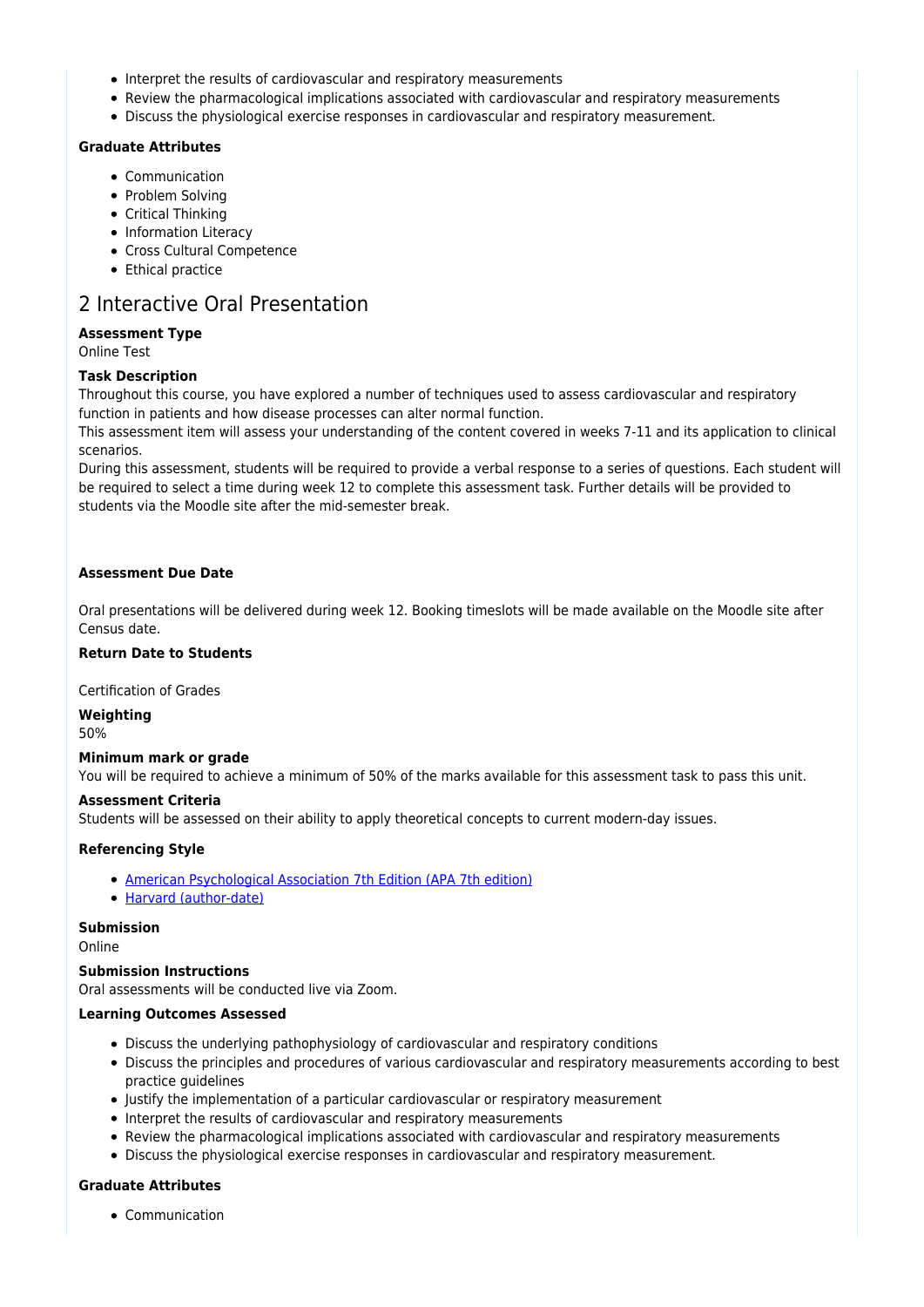- Problem Solving
- Critical Thinking
- Information Literacy
- Cross Cultural Competence
- Ethical practice

# Academic Integrity Statement

As a CQUniversity student you are expected to act honestly in all aspects of your academic work.

Any assessable work undertaken or submitted for review or assessment must be your own work. Assessable work is any type of work you do to meet the assessment requirements in the unit, including draft work submitted for review and feedback and final work to be assessed.

When you use the ideas, words or data of others in your assessment, you must thoroughly and clearly acknowledge the source of this information by using the correct referencing style for your unit. Using others' work without proper acknowledgement may be considered a form of intellectual dishonesty.

Participating honestly, respectfully, responsibly, and fairly in your university study ensures the CQUniversity qualification you earn will be valued as a true indication of your individual academic achievement and will continue to receive the respect and recognition it deserves.

As a student, you are responsible for reading and following CQUniversity's policies, including the **[Student Academic](https://www.cqu.edu.au/policy/sharepoint-document-download?file_uri={BE8380F3-F86D-4C55-AC0D-84A81EAFD6A2}/Student%20Academic%20Integrity%20Policy%20and%20Procedure%20(formerly%20known%20as%20the%20Academic%20Misconduct%20Procedure).pdf) [Integrity Policy and Procedure](https://www.cqu.edu.au/policy/sharepoint-document-download?file_uri={BE8380F3-F86D-4C55-AC0D-84A81EAFD6A2}/Student%20Academic%20Integrity%20Policy%20and%20Procedure%20(formerly%20known%20as%20the%20Academic%20Misconduct%20Procedure).pdf)**. This policy sets out CQUniversity's expectations of you to act with integrity, examples of academic integrity breaches to avoid, the processes used to address alleged breaches of academic integrity, and potential penalties.

## **What is a breach of academic integrity?**

A breach of academic integrity includes but is not limited to plagiarism, self-plagiarism, collusion, cheating, contract cheating, and academic misconduct. The Student Academic Integrity Policy and Procedure defines what these terms mean and gives examples.

## **Why is academic integrity important?**

A breach of academic integrity may result in one or more penalties, including suspension or even expulsion from the University. It can also have negative implications for student visas and future enrolment at CQUniversity or elsewhere. Students who engage in contract cheating also risk being blackmailed by contract cheating services.

## **Where can I get assistance?**

For academic advice and guidance, the [Academic Learning Centre \(ALC\)](https://www.cqu.edu.au/student-life/academic-learning-centre) can support you in becoming confident in completing assessments with integrity and of high standard.

**What can you do to act with integrity?**